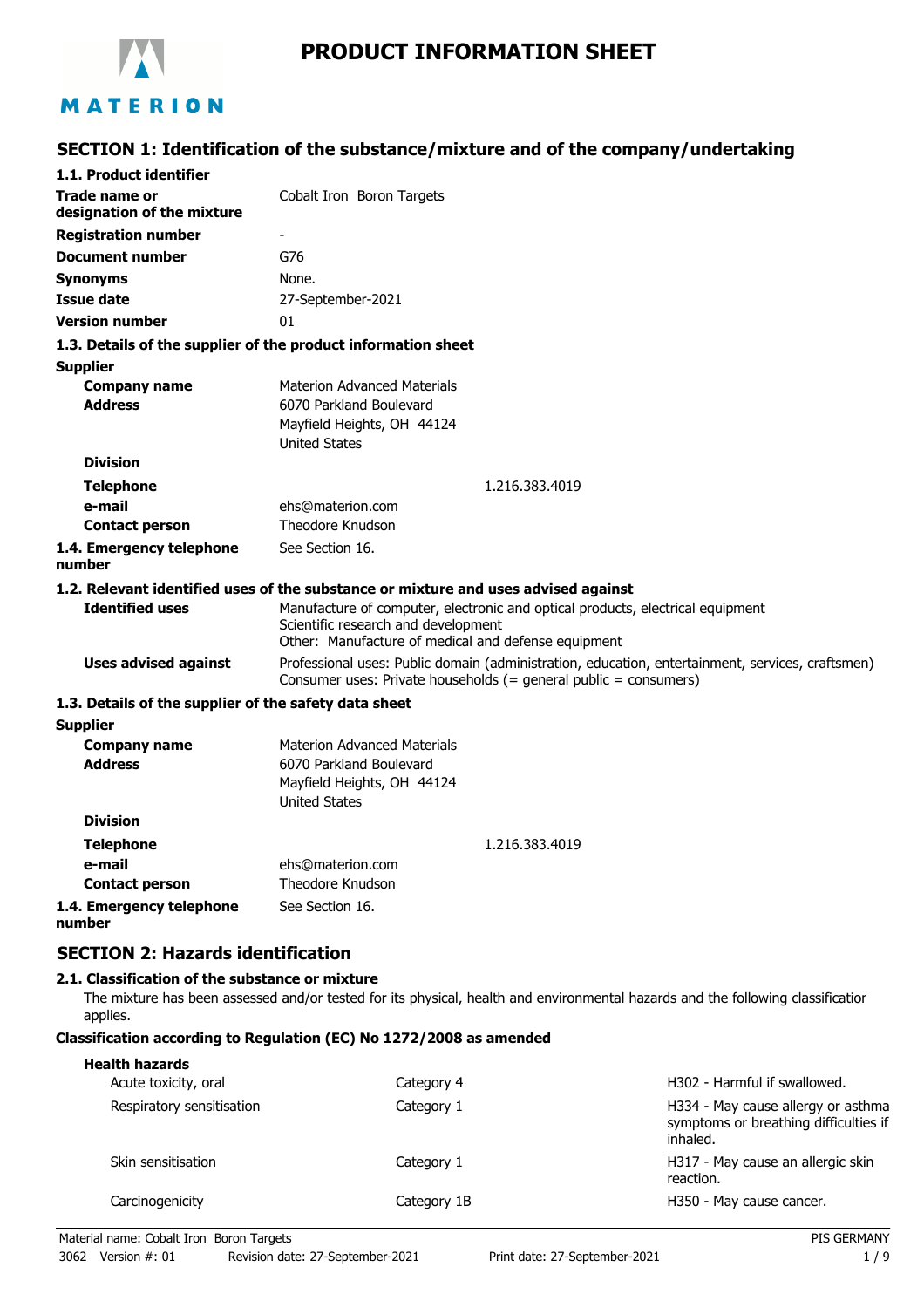H335 - May cause respiratory irritation.

**Hazard summary Harmful if swallowed. Causes damage to organs through prolonged or repeated exposure. May** cause cancer. May cause irritation to the respiratory system. May cause allergy or asthma symptoms or breathing difficulties if inhaled. May cause an allergic skin reaction. Prolonged exposure may cause chronic effects.

## **2.2. Label elements**

|                  | Label according to Regulation (EC) No. 1272/2008 as amended |
|------------------|-------------------------------------------------------------|
| <b>Contains:</b> | Cobalt                                                      |

**Hazard pictograms**



## **Signal word** Danger **Hazard statements**

| Harmful if swallowed.                                                                                 |
|-------------------------------------------------------------------------------------------------------|
| May cause an allergic skin reaction.                                                                  |
| May cause allergy or asthma symptoms or breathing difficulties if inhaled.                            |
| May cause respiratory irritation.                                                                     |
| May cause cancer.                                                                                     |
| Causes damage to organs (respiratory system) through prolonged or repeated exposure by<br>inhalation. |
|                                                                                                       |

#### **Precautionary statements**

| <b>Prevention</b>                 |                                                                                                     |
|-----------------------------------|-----------------------------------------------------------------------------------------------------|
| P201                              | Obtain special instructions before use.                                                             |
| P202                              | Do not handle until all safety precautions have been read and understood.                           |
| P260                              | Do not breathe dust/fume/gas/mist/vapours/spray.                                                    |
| P <sub>264</sub>                  | Wash thoroughly after handling.                                                                     |
| P270                              | Do not eat, drink or smoke when using this product.                                                 |
| P <sub>271</sub>                  | Use only outdoors or in a well-ventilated area.                                                     |
| P <sub>272</sub>                  | Contaminated work clothing should not be allowed out of the workplace.                              |
| P280                              | Wear protective gloves/protective clothing/eye protection/face protection.                          |
| P <sub>284</sub>                  | Wear respiratory protection.                                                                        |
| <b>Response</b>                   |                                                                                                     |
| $P301 + P312$                     | IF SWALLOWED: Call a POISON CENTRE/doctor if you feel unwell.                                       |
| P330                              | Rinse mouth.                                                                                        |
| $P302 + P352$                     | IF ON SKIN: Wash with plenty of water.                                                              |
| $P304 + P340$                     | IF INHALED: Remove person to fresh air and keep comfortable for breathing.                          |
| $P308 + P313$                     | IF exposed or concerned: Get medical advice/attention.                                              |
| $P333 + P313$                     | If skin irritation or rash occurs: Get medical advice/attention.                                    |
| $P342 + P311$                     | If experiencing respiratory symptoms: Call a POISON CENTRE/doctor.                                  |
| $P362 + P364$                     | Take off contaminated clothing and wash it before reuse.                                            |
| <b>Storage</b>                    |                                                                                                     |
| $P403 + P233$                     | Store in a well-ventilated place. Keep container tightly closed.                                    |
| P405                              | Store locked up.                                                                                    |
| <b>Disposal</b>                   |                                                                                                     |
| P501                              | Dispose of contents/container in accordance with local/regional/national/international regulations. |
| Supplemental label<br>information | For further information, please contact the Product Stewardship Department at +1.216.383.4019.      |
| 2.3. Other hazards                | Not a PBT or vPvB substance or mixture.                                                             |
|                                   |                                                                                                     |

# **SECTION 3: Composition/information on ingredients**

## **3.2. Mixtures**

| <b>General information</b><br><b>Chemical name</b> | $\frac{0}{0}$                                                                                              | No.                    | CAS-No. / EC REACH Registration No. Index No. | <b>Notes</b> |
|----------------------------------------------------|------------------------------------------------------------------------------------------------------------|------------------------|-----------------------------------------------|--------------|
| Cobalt                                             | $45 - 55$                                                                                                  | 7440-48-4<br>231-158-0 | 01-2119517392-44-0000 027-001-00-9            |              |
|                                                    | Classification: Acute Tox. 4;H302, Skin Sens. 1;H317, Resp. Sens. 1;H334, Carc.<br>1B; H350, Repr. 2; H361 |                        |                                               |              |
|                                                    |                                                                                                            |                        |                                               |              |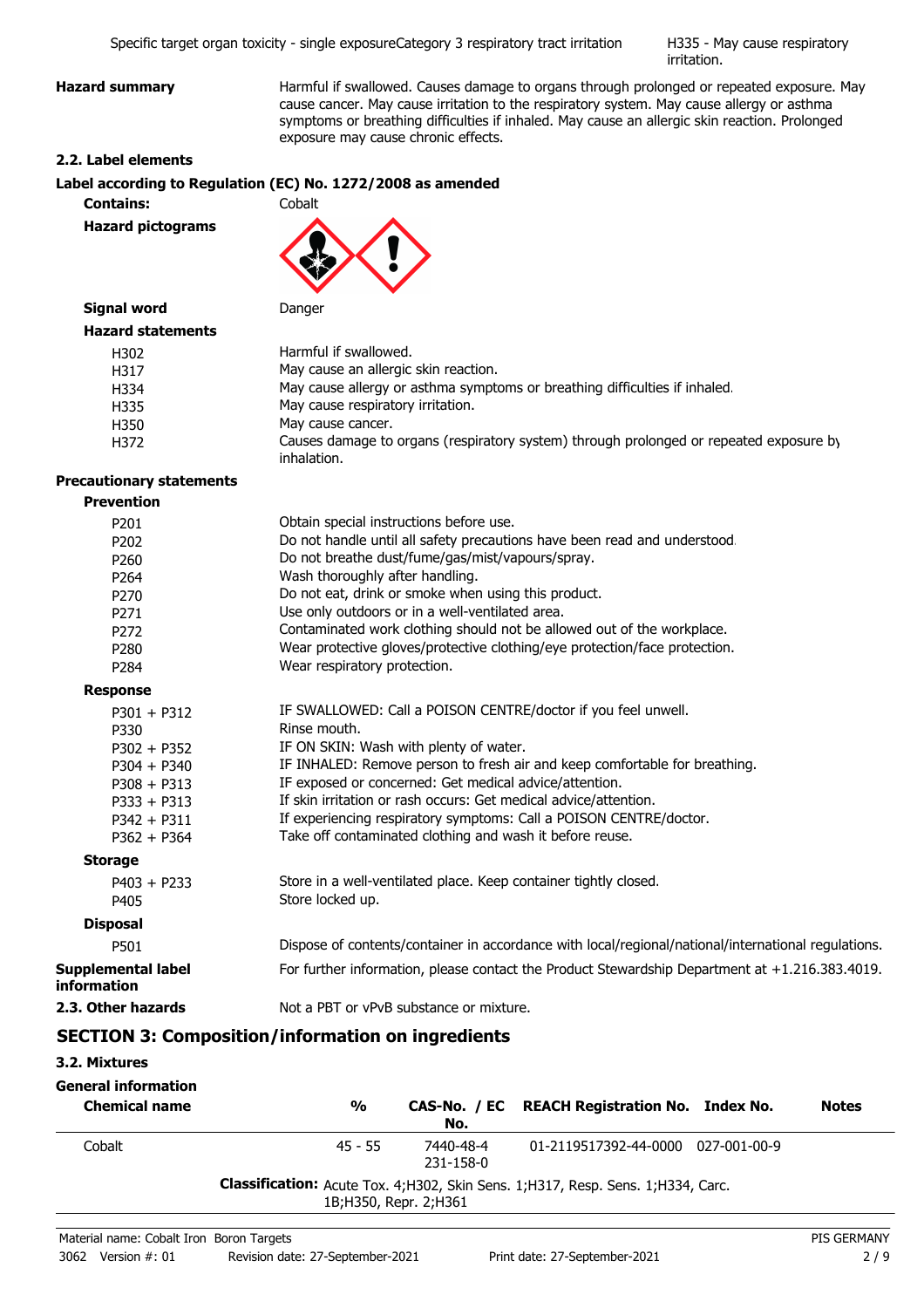# **SECTION 4: First aid measures**

| <b>SECTION 4: First aid measures</b>                                                     |                                                                                                                                                                                                                                                                                                                                                                                                                                      |
|------------------------------------------------------------------------------------------|--------------------------------------------------------------------------------------------------------------------------------------------------------------------------------------------------------------------------------------------------------------------------------------------------------------------------------------------------------------------------------------------------------------------------------------|
| <b>General information</b>                                                               | IF exposed or concerned: Get medical advice/attention. If you feel unwell, seek medical advice<br>(show the label where possible). Ensure that medical personnel are aware of the material(s)<br>involved, and take precautions to protect themselves. Show this safety data sheet to the doctor in<br>attendance. Wash contaminated clothing before reuse.                                                                          |
| 4.1. Description of first aid measures                                                   |                                                                                                                                                                                                                                                                                                                                                                                                                                      |
| <b>Inhalation</b>                                                                        | Remove victim to fresh air and keep at rest in a position comfortable for breathing. Oxygen or<br>artificial respiration if needed. Do not use mouth-to-mouth method if victim inhaled the substance.<br>Induce artificial respiration with the aid of a pocket mask equipped with a one-way valve or other<br>proper respiratory medical device. If experiencing respiratory symptoms: Call a poison center or<br>doctor/physician. |
| <b>Skin contact</b>                                                                      | Remove contaminated clothing immediately and wash skin with soap and water. In case of eczema<br>or other skin disorders: Seek medical attention and take along these instructions.                                                                                                                                                                                                                                                  |
| Eye contact                                                                              | Rinse with water. Get medical attention if irritation develops and persists.                                                                                                                                                                                                                                                                                                                                                         |
| <b>Ingestion</b>                                                                         | Rinse mouth. If vomiting occurs, keep head low so that stomach content doesn't get into the lungs.<br>Get medical advice/attention if you feel unwell.                                                                                                                                                                                                                                                                               |
| 4.2. Most important<br>symptoms and effects, both<br>acute and delayed                   | May cause respiratory irritation. May cause an allergic skin reaction.                                                                                                                                                                                                                                                                                                                                                               |
| 4.3. Indication of any<br>immediate medical attention<br>and special treatment<br>needed | Provide general supportive measures and treat symptomatically. Keep victim warm. Keep victim<br>under observation. Symptoms may be delayed.                                                                                                                                                                                                                                                                                          |
| <b>SECTION 5: Firefighting measures</b>                                                  |                                                                                                                                                                                                                                                                                                                                                                                                                                      |
| <b>General fire hazards</b>                                                              | No unusual fire or explosion hazards noted.                                                                                                                                                                                                                                                                                                                                                                                          |
| 5.1. Extinguishing media<br><b>Suitable extinguishing</b>                                | Powder. Dry sand.                                                                                                                                                                                                                                                                                                                                                                                                                    |

**media 5.2. Special hazards arising** This product is not flammable. **from the substance or mixture 5.3. Advice for firefighters** Firefighters must use standard protective equipment including flame retardant coat, helmet with face shield, gloves, rubber boots, and in enclosed spaces, SCBA. **Special protective equipment for firefighters Special firefighting** Use water spray to cool unopened containers. **procedures Specific methods** Use standard firefighting procedures and consider the hazards of other involved materials.

## **SECTION 6: Accidental release measures**

**Unsuitable extinguishing** Water.

**media**

## **6.1. Personal precautions, protective equipment and emergency procedures**

| For non-emergency<br>personnel                               |                                                                | Keep unnecessary personnel away. For personal protection, see section 8 of the PIS.                                                            |
|--------------------------------------------------------------|----------------------------------------------------------------|------------------------------------------------------------------------------------------------------------------------------------------------|
| For emergency<br>responders                                  |                                                                | Keep unnecessary personnel away. Use personal protection recommended in Section 8 of the PIS.                                                  |
| 6.2. Environmental<br>precautions                            |                                                                | Prevent further leakage or spillage if safe to do so.                                                                                          |
| 6.3. Methods and material for<br>containment and cleaning up | Stop the flow of material, if this is without risk.            |                                                                                                                                                |
|                                                              | Large Spills: Wet down with water and dike for later disposal. |                                                                                                                                                |
|                                                              |                                                                | Small Spills: Sweep up or vacuum up spillage and collect in suitable container for disposal. For<br>waste disposal, see section 13 of the PIS. |
| 6.4. Reference to other<br>sections                          |                                                                | Not available.                                                                                                                                 |

## **SECTION 7: Handling and storage**

| 7.1. Precautions for safe | Observe good industrial hygiene practices. |
|---------------------------|--------------------------------------------|
| handling                  |                                            |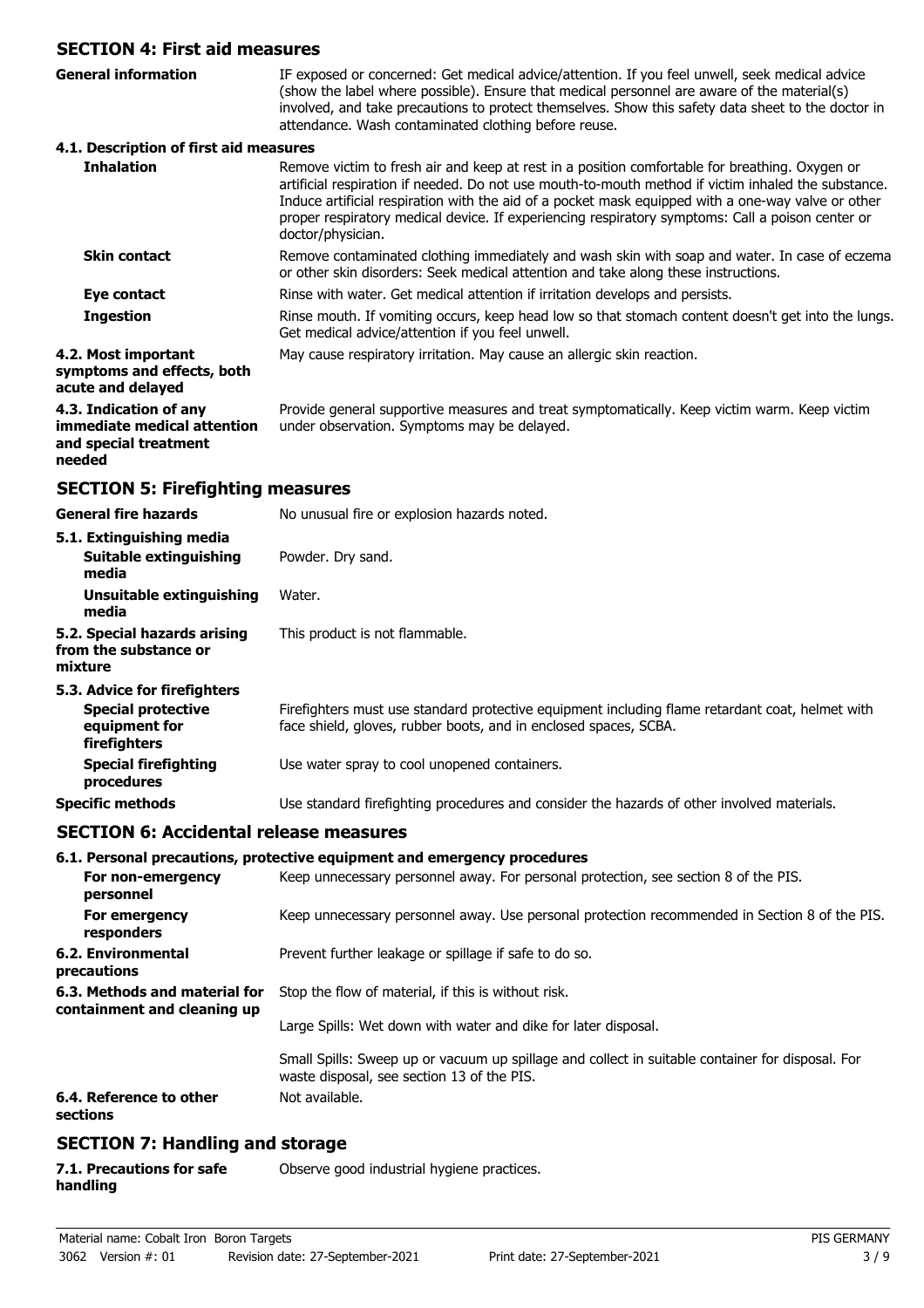**7.3. Specific end use(s)** Not available.

# **SECTION 8: Exposure controls/personal protection**

## **8.1. Control parameters**

## **Occupational exposure limits**

## **Germany. DFG MAK List (advisory OELs). Commission for the Investigation of Health Hazards of Chemical Compounds in the Work Area (DFG)**

| <b>Components</b>                                    | <b>Type</b>                                                                                                                                                                                                                                                                                                                                                                                            | <b>Value</b>                      | <b>Form</b>         |
|------------------------------------------------------|--------------------------------------------------------------------------------------------------------------------------------------------------------------------------------------------------------------------------------------------------------------------------------------------------------------------------------------------------------------------------------------------------------|-----------------------------------|---------------------|
| Boron (CAS 7440-42-8)                                | <b>TWA</b>                                                                                                                                                                                                                                                                                                                                                                                             | $0,75$ mg/m3                      | Inhalable fraction. |
| <b>Biological limit values</b>                       | No biological exposure limits noted for the ingredient(s).                                                                                                                                                                                                                                                                                                                                             |                                   |                     |
| <b>Recommended monitoring</b><br>procedures          | Follow standard monitoring procedures.                                                                                                                                                                                                                                                                                                                                                                 |                                   |                     |
| <b>Derived no effect levels</b><br>(DNELs)           | Not available.                                                                                                                                                                                                                                                                                                                                                                                         |                                   |                     |
| <b>Predicted no effect</b><br>concentrations (PNECs) | Not available.                                                                                                                                                                                                                                                                                                                                                                                         |                                   |                     |
| <b>Exposure guidelines</b>                           |                                                                                                                                                                                                                                                                                                                                                                                                        |                                   |                     |
| <b>Germany DFG MAK (advisory): Skin designation</b>  |                                                                                                                                                                                                                                                                                                                                                                                                        |                                   |                     |
| Cobalt (CAS 7440-48-4)                               |                                                                                                                                                                                                                                                                                                                                                                                                        | Can be absorbed through the skin. |                     |
| 8.2. Exposure controls                               |                                                                                                                                                                                                                                                                                                                                                                                                        |                                   |                     |
| <b>Appropriate engineering</b><br>controls           | Good general ventilation (typically 10 air changes per hour) should be used. Ventilation rates should<br>be matched to conditions. If applicable, use process enclosures, local exhaust ventilation, or other<br>engineering controls to maintain airborne levels below recommended exposure limits. If exposure<br>limits have not been established, maintain airborne levels to an acceptable level. |                                   |                     |
|                                                      | Individual protection measures, such as personal protective equipment                                                                                                                                                                                                                                                                                                                                  |                                   |                     |
| <b>General information</b>                           | Personal protection equipment should be chosen according to the CEN standards and in discussion<br>with the supplier of the personal protective equipment.                                                                                                                                                                                                                                             |                                   |                     |
| Eye/face protection                                  | Wear approved safety glasses, goggles, face shield and/or welder's helmet when risk of eye injury<br>is present, particularly during operations that generate dust, mist or fume.                                                                                                                                                                                                                      |                                   |                     |
| <b>Skin protection</b>                               |                                                                                                                                                                                                                                                                                                                                                                                                        |                                   |                     |
| - Hand protection                                    | Wear gloves to prevent metal cuts and skin abrasions during handling.                                                                                                                                                                                                                                                                                                                                  |                                   |                     |
| - Other                                              | Wear suitable protective clothing.                                                                                                                                                                                                                                                                                                                                                                     |                                   |                     |
| <b>Respiratory protection</b>                        | In case of insufficient ventilation, wear suitable respiratory equipment.                                                                                                                                                                                                                                                                                                                              |                                   |                     |
| <b>Thermal hazards</b>                               | Wear appropriate thermal protective clothing, when necessary.                                                                                                                                                                                                                                                                                                                                          |                                   |                     |
| <b>Hygiene measures</b>                              | Always observe good personal hygiene measures, such as washing after handling the material and<br>before eating, drinking, and/or smoking. Routinely wash work clothing and protective equipment to<br>remove contaminants.                                                                                                                                                                            |                                   |                     |
| <b>Environmental exposure</b><br>controls            | Environmental manager must be informed of all major releases.                                                                                                                                                                                                                                                                                                                                          |                                   |                     |

# **SECTION 9: Physical and chemical properties**

## **9.1. Information on basic physical and chemical properties**

**Appearance Physical state** Solid. Form Solid. **Colour** Grey. **Odour** None. **Odour threshold** Not applicable. **pH** Not applicable. **Melting point/freezing point** 1495 °C (2723 °F) estimated / Not applicable. **Initial boiling point and boiling range** Not applicable. **Flash point** Not applicable. **Evaporation rate** Not applicable. **Flammability (solid, gas)** None known.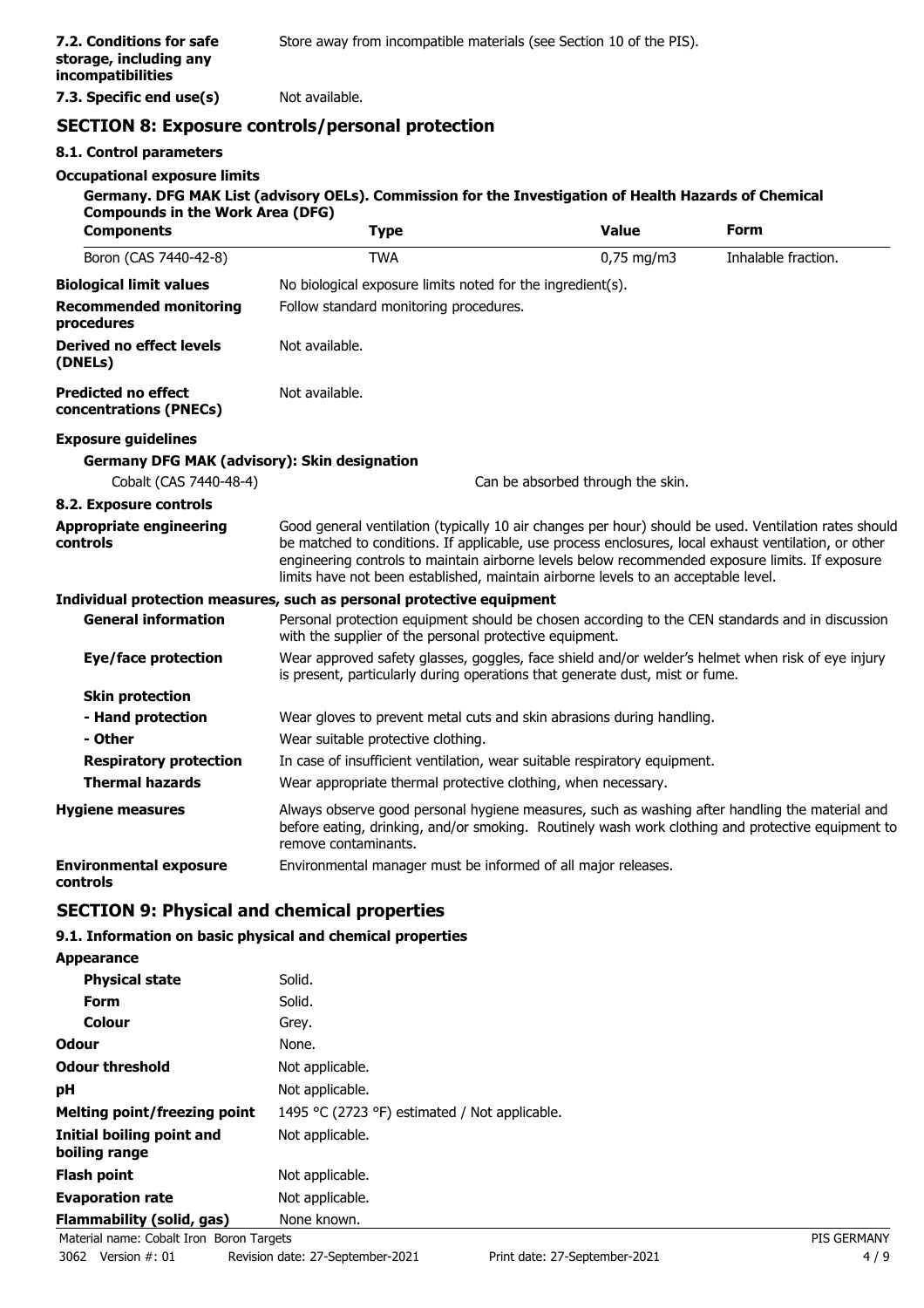| Upper/lower flammability or explosive limits         |                      |
|------------------------------------------------------|----------------------|
| Flammability limit - lower Not applicable.<br>(9/6)  |                      |
| <b>Flammability limit - lower</b><br>(%) temperature | Not applicable.      |
| <b>Flammability limit -</b><br>upper $(\% )$         | Not applicable.      |
| <b>Flammability limit -</b><br>upper (%) temperature | Not applicable.      |
| <b>Explosive limit - lower (</b><br>%)               | Not applicable.      |
| <b>Explosive limit - lower (</b><br>%) temperature   | Not applicable.      |
| <b>Explosive limit - upper</b><br>(%)                | Not applicable.      |
| <b>Explosive limit - upper (</b><br>%) temperature   | Not applicable.      |
| <b>Vapour pressure</b>                               | Not applicable.      |
| <b>Vapour density</b>                                | Not applicable.      |
| <b>Relative density</b>                              | Not applicable.      |
| Solubility(ies)                                      |                      |
| <b>Solubility (water)</b>                            | Insoluble.           |
| <b>Partition coefficient</b><br>(n-octanol/water)    | Not applicable.      |
| <b>Auto-ignition temperature</b>                     | Not applicable.      |
| <b>Decomposition temperature</b>                     | Not applicable.      |
| <b>Viscosity</b>                                     | Not applicable.      |
| <b>Explosive properties</b>                          | None known.          |
| <b>Oxidising properties</b>                          | Not oxidising.       |
| 9.2. Other information                               |                      |
| <b>Density</b>                                       | 2,36 g/cm3 estimated |

## **SECTION 10: Stability and reactivity**

| 10.1. Reactivity                            | The product is stable and non-reactive under normal conditions of use, storage and transport |
|---------------------------------------------|----------------------------------------------------------------------------------------------|
| 10.2. Chemical stability                    | Material is stable under normal conditions.                                                  |
| 10.3. Possibility of hazardous<br>reactions | No dangerous reaction known under conditions of normal use.                                  |
| 10.4. Conditions to avoid                   | Contact with incompatible materials.                                                         |
| 10.5. Incompatible materials                | Strong oxidising agents.                                                                     |
| 10.6. Hazardous<br>decomposition products   | No hazardous decomposition products are known.                                               |

# **SECTION 11: Toxicological information**

**General information CCCUPATION** Occupational exposure to the substance or mixture may cause adverse effects.

## **Information on likely routes of exposure**

| <b>Inhalation</b>   | May cause irritation to the respiratory system.                        |
|---------------------|------------------------------------------------------------------------|
| <b>Skin contact</b> | May cause an allergic skin reaction.                                   |
| Eye contact         | Not likely, due to the form of the product.                            |
| <b>Ingestion</b>    | Harmful if swallowed.                                                  |
| <b>Symptoms</b>     | May cause respiratory irritation. May cause an allergic skin reaction. |
|                     |                                                                        |

## **11.1. Information on toxicological effects**

| <b>Acute toxicity</b>                       | Harmful if swallowed.                       |
|---------------------------------------------|---------------------------------------------|
| <b>Skin corrosion/irritation</b>            | May be irritating to the skin.              |
| Serious eye damage/eye<br><i>irritation</i> | Not likely, due to the form of the product. |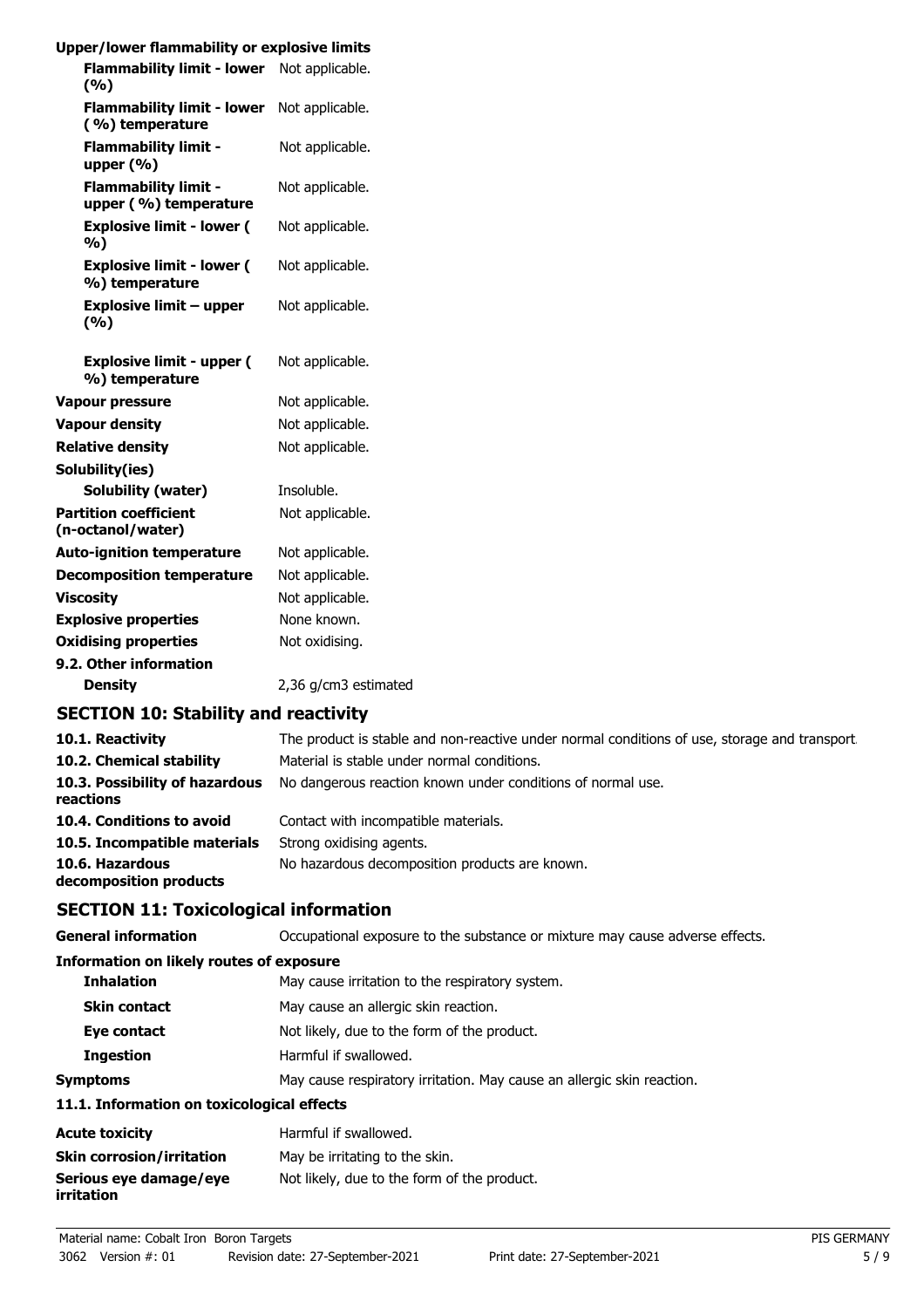| <b>Respiratory sensitisation</b>                      | May cause allergy or asthma symptoms or breathing difficulties if inhaled.    |
|-------------------------------------------------------|-------------------------------------------------------------------------------|
| <b>Skin sensitisation</b>                             | May cause an allergic skin reaction.                                          |
| <b>Germ cell mutagenicity</b>                         | Not classified.                                                               |
| Carcinogenicity                                       | May cause cancer.                                                             |
|                                                       | <b>IARC Monographs. Overall Evaluation of Carcinogenicity</b>                 |
| Cobalt (CAS 7440-48-4)                                | 2B Possibly carcinogenic to humans.                                           |
| <b>Reproductive toxicity</b>                          | Not classified.                                                               |
| Specific target organ toxicity<br>- single exposure   | May cause respiratory irritation.                                             |
| Specific target organ toxicity<br>- repeated exposure | Causes damage to organs through prolonged or repeated exposure by inhalation. |
| <b>Aspiration hazard</b>                              | Not an aspiration hazard.                                                     |
| Mixture versus substance<br>information               | No information available.                                                     |
| <b>Other information</b>                              | Not available.                                                                |
|                                                       |                                                                               |

# **SECTION 12: Ecological information**

| 12.1. Toxicity                                            | The product is not classified as environmentally hazardous.                                                                                                                                |
|-----------------------------------------------------------|--------------------------------------------------------------------------------------------------------------------------------------------------------------------------------------------|
| 12.2. Persistence and<br>degradability                    | No data is available on the degradability of this substance.                                                                                                                               |
| 12.3. Bioaccumulative<br>potential                        | No data available.                                                                                                                                                                         |
| <b>Partition coefficient</b><br>n-octanol/water (log Kow) | Not available.                                                                                                                                                                             |
| <b>Bioconcentration factor (BCF)</b>                      | Not available.                                                                                                                                                                             |
| 12.4. Mobility in soil                                    | No data available.                                                                                                                                                                         |
| 12.5. Results of PBT and<br><b>vPvB</b> assessment        | Not a PBT or vPvB substance or mixture.                                                                                                                                                    |
| 12.6. Other adverse effects                               | No other adverse environmental effects (e.g. ozone depletion, photochemical ozone creation<br>potential, endocrine disruption, global warming potential) are expected from this component. |

# **SECTION 13: Disposal considerations**

# **13.1. Waste treatment methods**

| <b>Residual waste</b>                  | Dispose of in accordance with local regulations. Empty containers or liners may retain some product<br>residues. This material and its container must be disposed of in a safe manner (see: Disposal<br>instructions).                                                                                                                            |
|----------------------------------------|---------------------------------------------------------------------------------------------------------------------------------------------------------------------------------------------------------------------------------------------------------------------------------------------------------------------------------------------------|
| <b>Contaminated packaging</b>          | Since emptied containers may retain product residue, follow label warnings even after container is<br>emptied. Empty containers should be taken to an approved waste handling site for recycling or<br>disposal.                                                                                                                                  |
| EU waste code                          | The Waste code should be assigned in discussion between the user, the producer and the waste<br>disposal company.                                                                                                                                                                                                                                 |
| <b>Disposal</b><br>methods/information | Collect and reclaim or dispose in sealed containers at licensed waste disposal site. Do not allow this<br>material to drain into sewers/water supplies. Do not contaminate ponds, waterways or ditches with<br>chemical or used container. Dispose of contents/container in accordance with<br>local/regional/national/international regulations. |
| <b>Special precautions</b>             | Dispose in accordance with all applicable regulations.                                                                                                                                                                                                                                                                                            |

# **SECTION 14: Transport information**

| <b>ADR</b>                        |                                    |
|-----------------------------------|------------------------------------|
| 14.1. UN number                   | UN3178                             |
| 14.2. UN proper shipping<br>name  | FLAMMABLE SOLID, INORGANIC, N.O.S. |
| 14.3. Transport hazard class(es)  |                                    |
| <b>Class</b>                      | 4.1                                |
| Subsidiary risk                   | -                                  |
| Label(s)                          | 4.1                                |
| Hazard No. (ADR)                  | 40                                 |
| <b>Tunnel restriction</b><br>code | F                                  |
| 14.4. Packing group               | ш                                  |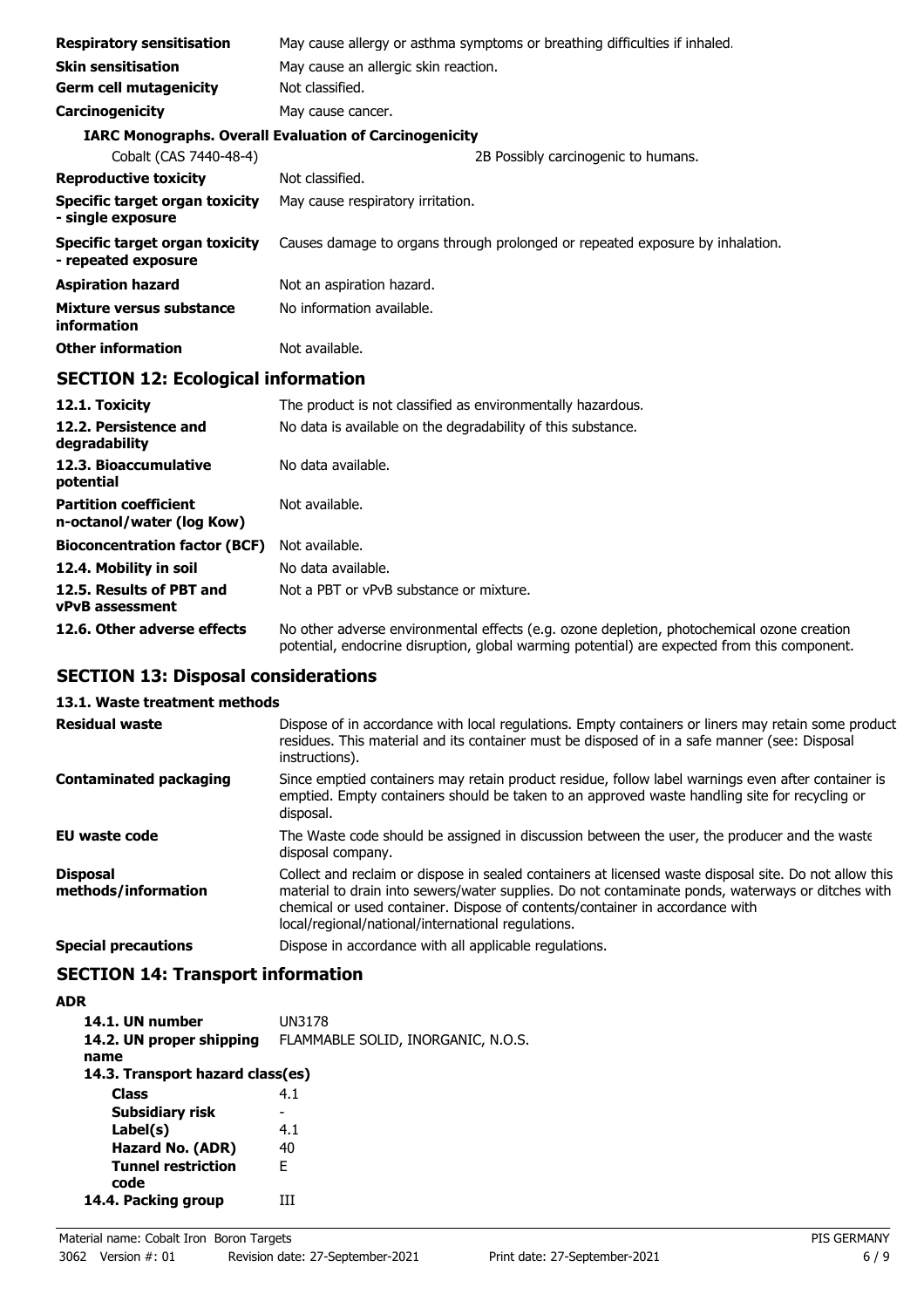**14.5. Environmental** No. **hazards 14.6. Special precautions** Read safety instructions, SDS and emergency procedures before handling. **for user RID 14.1. UN number** UN3178 **14.2. UN proper shipping** FLAMMABLE SOLID, INORGANIC, N.O.S. **name Class** 4.1 **14.3. Transport hazard class(es) Subsidiary risk Label(s)** 4.1 **14.4. Packing group III 14.5. Environmental** No. **hazards 14.6. Special precautions** Read safety instructions, SDS and emergency procedures before handling. **for user ADN 14.1. UN number** UN3178 **14.2. UN proper shipping** FLAMMABLE SOLID, INORGANIC, N.O.S. **name Class** 4.1 **14.3. Transport hazard class(es) Subsidiary risk Label(s)** 4.1 **14.4. Packing group III 14.5. Environmental** No. **hazards 14.6. Special precautions** Read safety instructions, SDS and emergency procedures before handling. **for user IATA 14.1. UN number** UN3178 **14.2. UN proper shipping** Flammable solid, inorganic, n.o.s. **name Class** 4.1 **14.3. Transport hazard class(es) Subsidiary risk 14.4. Packing group III 14.5. Environmental** No. **hazards ERG Code** 3L **14.6. Special precautions** Read safety instructions, SDS and emergency procedures before handling. **for user Passenger and cargo** Allowed with restrictions. **aircraft Other information Cargo aircraft only** Allowed with restrictions. **IMDG 14.1. UN number** UN3178 **14.2. UN proper shipping** FLAMMABLE SOLID, INORGANIC, N.O.S. **name Class** 4.1 **14.3. Transport hazard class(es) Subsidiary risk 14.4. Packing group III Marine pollutant** No. **14.5. Environmental hazards EmS** F-A, S-G 14.6. Special precautions Read safety instructions, SDS and emergency procedures before handling. **for user**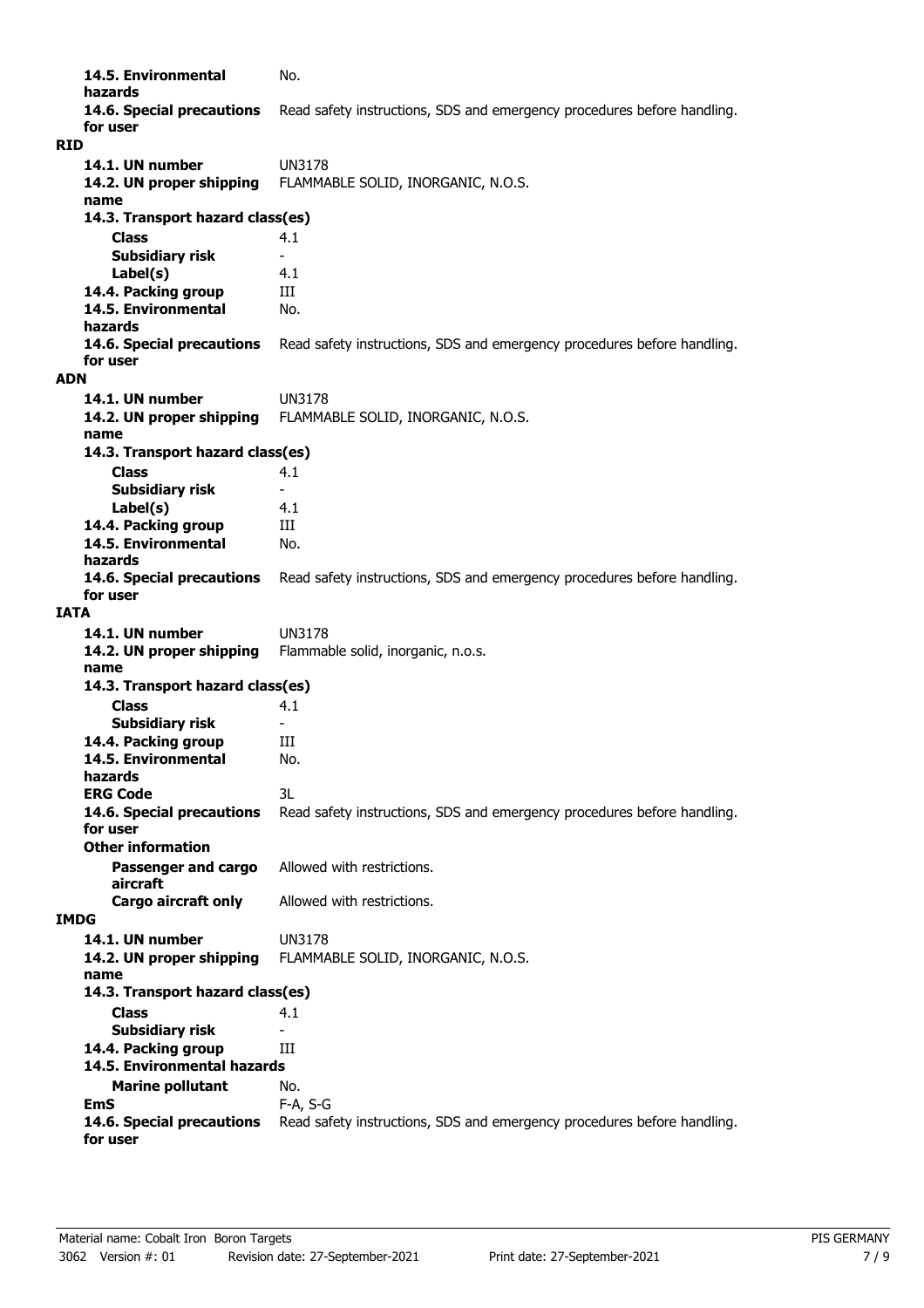## **ADN; ADR; IATA; IMDG; RID**



# **SECTION 15: Regulatory information**

**15.1. Safety, health and environmental regulations/legislation specific for the substance or mixture**

## **EU regulations**

**Regulation (EC) No. 1005/2009 on substances that deplete the ozone layer, Annex I and II, as amended** Not listed.

**Regulation (EU) 2019/1021 On persistent organic pollutants (recast), as amended**

## Not listed.

**Regulation (EU) No. 649/2012 concerning the export and import of dangerous chemicals, Annex I, Part 1 as amended**

### Not listed.

**Regulation (EU) No. 649/2012 concerning the export and import of dangerous chemicals, Annex I, Part 2 as amended**

### Not listed.

**Regulation (EU) No. 649/2012 concerning the export and import of dangerous chemicals, Annex I, Part 3 as amended**

#### Not listed.

**Regulation (EU) No. 649/2012 concerning the export and import of dangerous chemicals, Annex V as amended** Not listed.

- **Regulation (EC) No. 166/2006 Annex II Pollutant Release and Transfer Registry, as amended** Not listed.
- **Regulation (EC) No. 1907/2006, REACH Article 59(10) Candidate List as currently published by ECHA** Not listed.

## **Authorisations**

**Regulation (EC) No. 1907/2006, REACH Annex XIV Substances subject to authorization, as amended** Not listed.

## **Restrictions on use**

**Regulation (EC) No. 1907/2006, REACH Annex XVII Substances subject to restriction on marketing and use as amended**

## Not listed.

**Directive 2004/37/EC: on the protection of workers from the risks related to exposure to carcinogens and mutagens at work, as amended.**

Not listed.

## **Other EU regulations**

**Directive 2012/18/EU on major accident hazards involving dangerous substances, as amended**

| Not listed. |  |
|-------------|--|
|-------------|--|

**National regulations** Not available.

| Water hazard class    |                |
|-----------------------|----------------|
| AwSV                  | WGK3           |
| 15.2. Chemical safety | Not available. |

**assessment**

# **SECTION 16: Other information**

| <b>List of abbreviations</b>                                                           | Not available.                                                                                                                             |
|----------------------------------------------------------------------------------------|--------------------------------------------------------------------------------------------------------------------------------------------|
| <b>References</b>                                                                      | Not available.                                                                                                                             |
| <b>Information on evaluation</b><br>method leading to the<br>classification of mixture | The classification for health and environmental hazards is derived by a combination of calculatior<br>methods and test data, if available. |
| <b>Training information</b>                                                            | Follow training instructions when handling this material.                                                                                  |